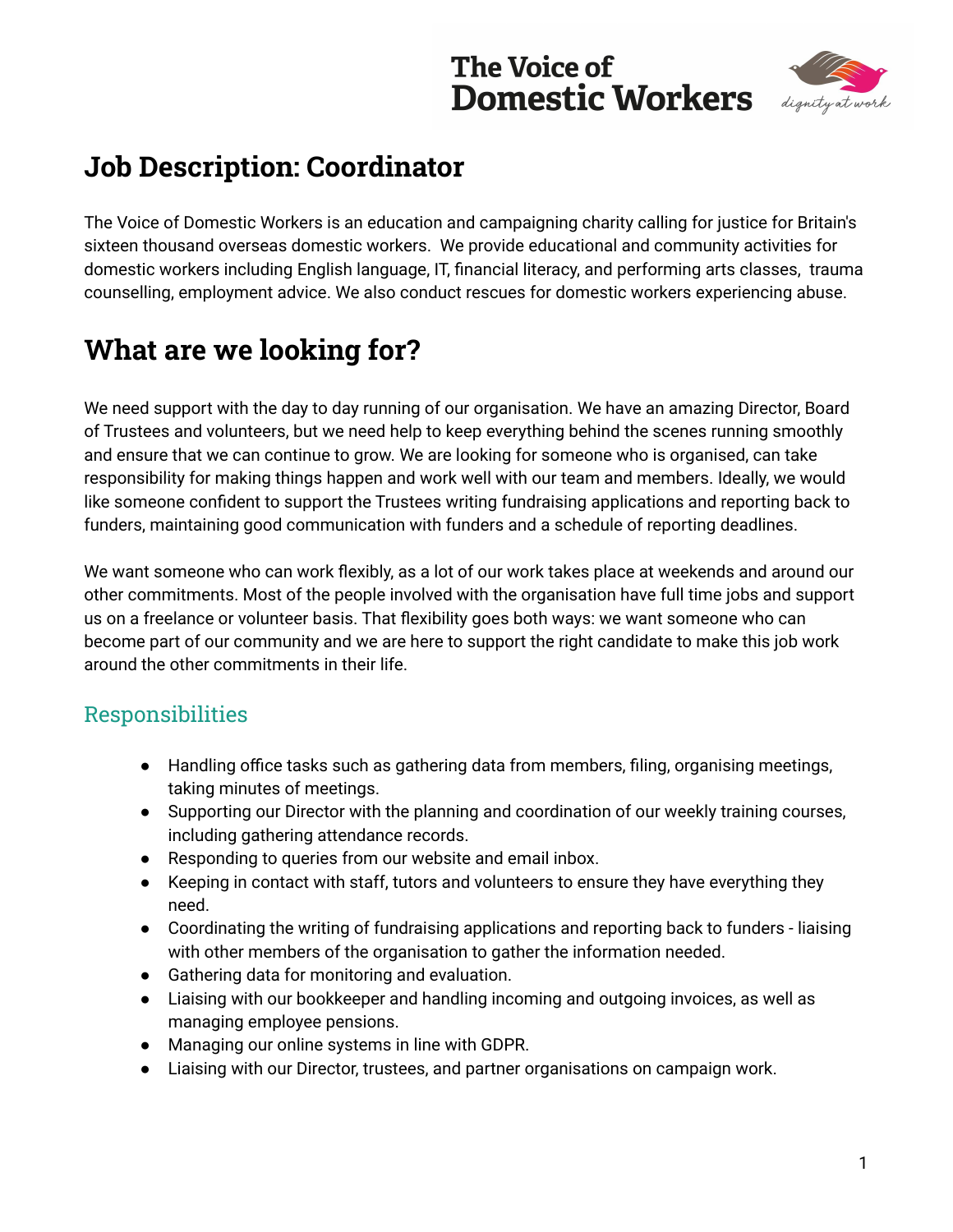● Providing insight to the Director and Board so they can ensure the charity complies with all legal obligations.

#### Our requirements

We need someone who understands our community and can contribute towards keeping a safe and secure environment for our members. So as well as experience, we are looking for:

- A commitment to VODW and its objectives.
- A willingness to devote time and effort to our organisation.
- Good communication skills and an ability to work sensitively with trustees, staff and members from diverse cultures and backgrounds.
- Creativity and passion.
- A desire to be proactive and create a positive experience for others.
- An understanding of the importance of maintaining confidentiality to ensure a safe and secure environment for our members; and complying with data protection rules.

Knowledge and experience:

- Knowledge and appreciation of the lives and experiences of Migrant Domestic Workers (MDWs).
- Understanding of word processing, using spreadsheets (experience with Google Drive and Docs/ Sheets is a bonus).
- Understanding of financial processes: sending invoices, liaising with Bookkeeper and accountants.
- Attention to detail.
- Knowledge of or interest to learn about charity fundraising including contributing to fundraising bids and reporting to funders.
- An interest in or interest to learn about policy and campaigns work in the migrants' rights/workers' rights/human rights sector.

### **More details**

This is a part time role for 3 days per week for one year with the potential to renew (funding dependent). The salary is £28,000 with 25 days per annum plus bank holidays (all pro rata). We can be flexible on which days of the week you work, but there are some set commitments:

- The Board currently meets once every other month, for two hours, usually on the third Sunday of the month. At present the meeting is held remotely but we are hoping to transition back to meeting in Central London.
- The AGM is held in Central London at the end of the financial year, currently March, also on a Sunday.